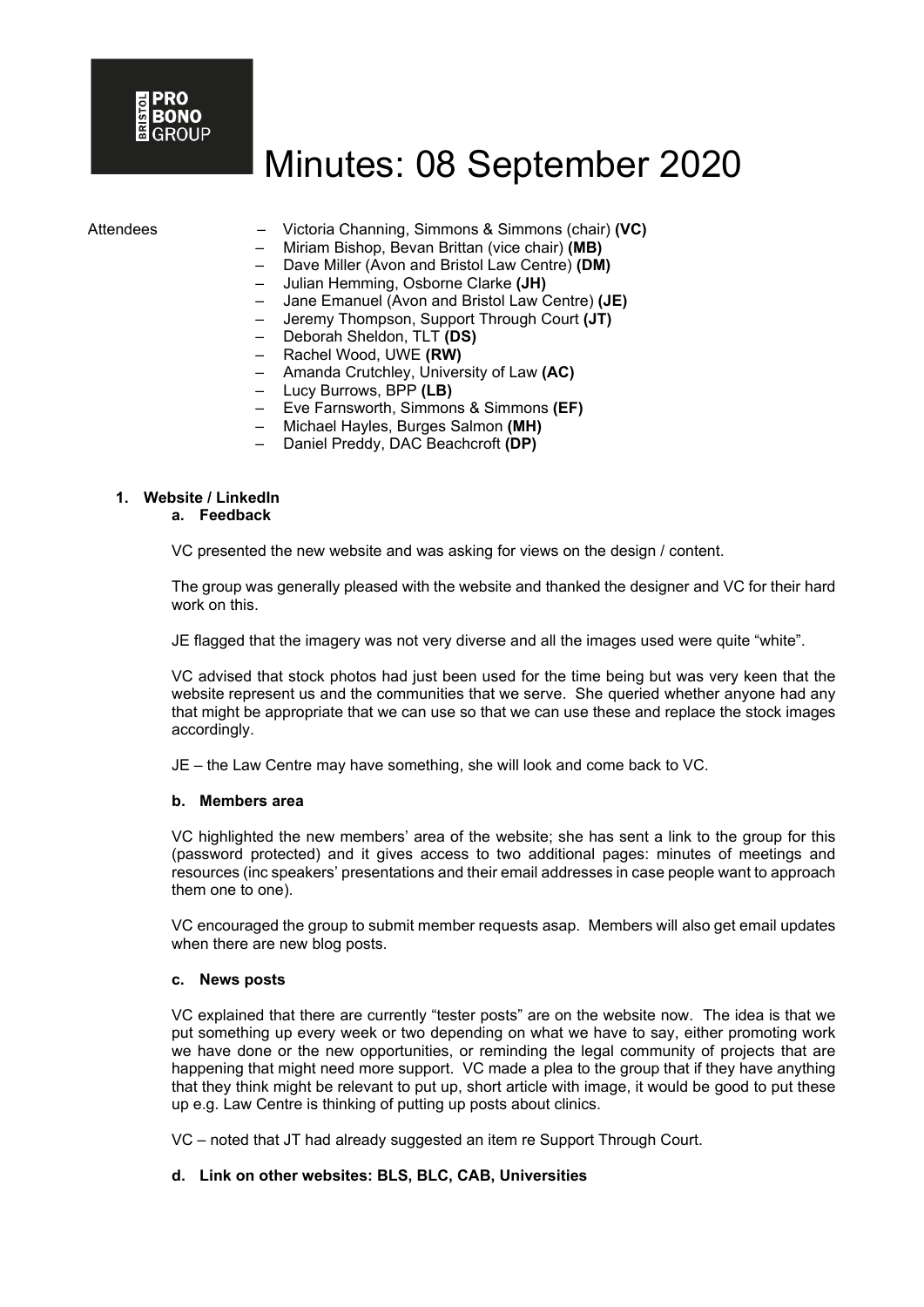VC noted that there is a section of the website to provide links to other key resources. She will contact the Law Society; can we also link to Advice Centre?

JE agreed to follow up on this and suggested that ACVA (Advice Centre for Avon) is linked.

VC is conscious that CAB would be a good resource and is conscious that they have not been attending BPBG meetings and queried who is the relevant contact at CAB?

JE advised that the contact is Sue Evans, but she has not yet come to meetings. Jane knows her personally as well as professionally and will ask her to contact VC.

e. Database of pro bono projects – attached

VC explained that Abi Jones had sent over the list of projects that she had compiled. What is people's view on what we should do with this?

AC – had a look today and it looks like most of the ones on there are university ones (UWE / UoL)

JH noted that the key question is what sort of information would be useful / suitable from law firms?

VC noted that question and that she is keen to have a discussion on this. Clinics are useful and so if the idea is to drive people to this website then anything that brings people to the website that would be useful. Ad hoc advice that firms are giving may not have a broader use.

JH noted that it might be better just to have the clinics up there rather than just saying "we as OC / other firms do this" individual work.

VC agreed.

JH queried whether the Bristol Uni Law Clinic also a part of the BPPG?

JE confirmed that they are invited. She also advised that as part of UoB they are developing the Social Justice Hub, it might be worth engaging with them in this as well (this is now located at the Barton Hill settlement) as lots of key groups e.g. Bristol Refugee Rights have just moved there from the Malcolm X Centre.

AC queried who is fronting that from UoB?

JE it is fronted by Morag, but there are a lot of different community / voluntary sector organisations on there as well. It would be worth linking in with them.

VC confirmed that UoB is not on our membership list, and that does seem like an obvious gap.

JE agrees that they should be on the list and is not sure why they have dropped off.

VC agreed to follow up on this.

VC summed up that regarding the project list, maybe the firms can review and see if there are any clinics that are not on there.

The group agreed to do this.

#### **2. Bristol Law Society pro bono rep – Jane Emanuel**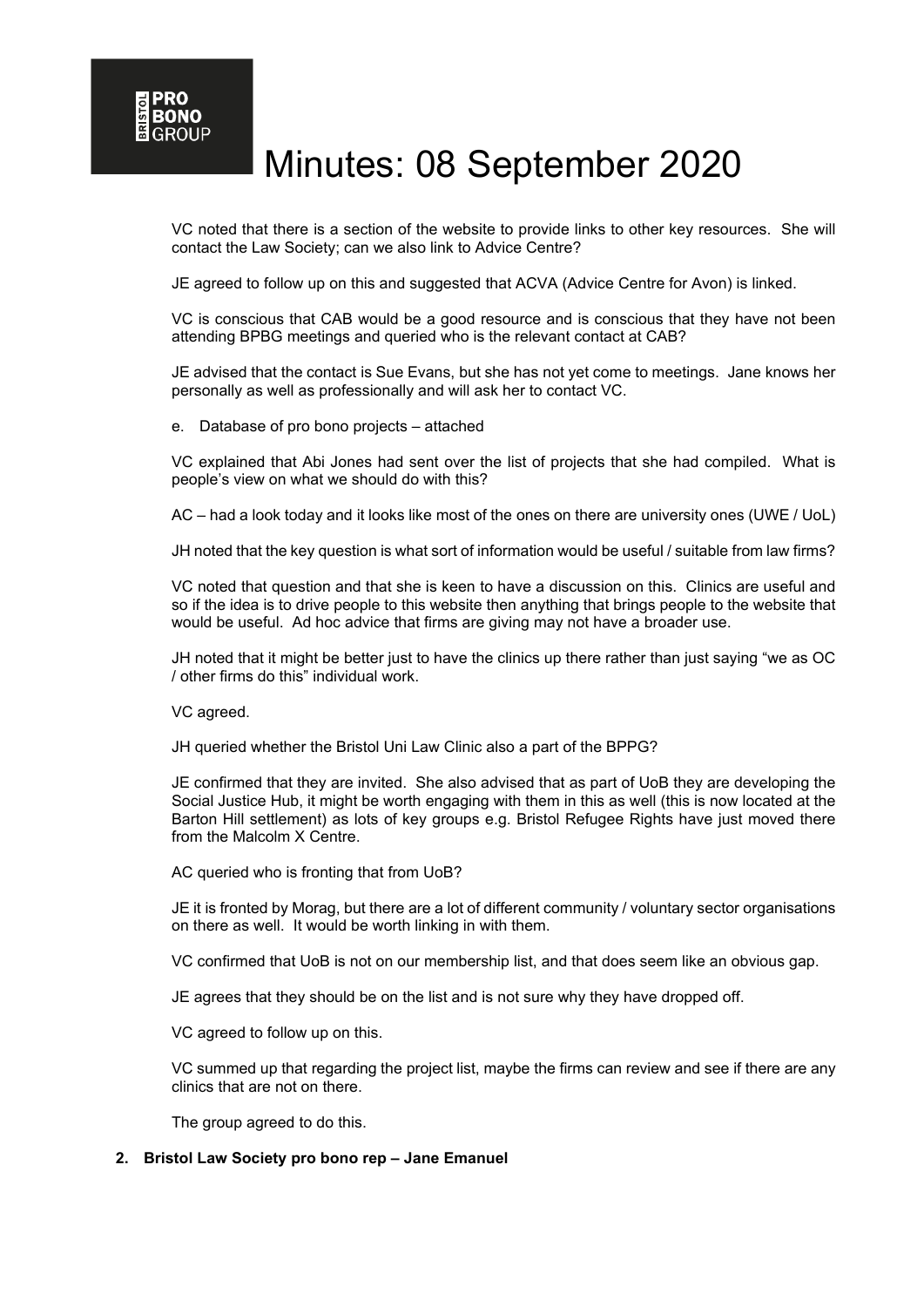RONO

# Minutes: 08 September 2020

JE explained that current role at the Law Centre has shifted focus and she is now primarily responsible for fundraising and development. Her involvement in pro bono role has become less of a focus. The Law Centre's initial remit was to set up the group and then to step back and for it to be run by the firms. The legacy of this is that Law Centre is still the Bristol Law Society pro bono representative at their board meetings. However, this not appropriate anymore and Jane needs to give a new contact name to Helen Reid.

VC agreed that this was a good point and asked what the remit of the Law Society meetings is and what they discuss.

JE confirmed that the meetings centred on council business and met about 10 times a year. They are useful to tap into as there are firms that attend the Law Society meetings that do not yet attend BPBG and so it is a good opportunity to spread the word.

VC agreed that it makes more sense for Chair and Vice Chair to attend. VC will go to the first few meetings and then MB can tag in for future meetings so that they can split the responsibility.

### **3. Bristol Trustee Group seminars – flyer attached**

VC explained the background to the Bristol Trustee Group. This has just been set up by the CE group and being supported by Quarter and Voscur. Its remit is to support trustees both by giving them legal support and giving training / awareness raising to lawyers who might want to be trustees. They are planning to host four sessions between now and the end of the year. VC became involved and partnered with VWV to give trustee training. They are keen for BPBG is involved and are hoping we will be able to assist with running sessions. As such, we have given them a page on the website to show support. VC has sent around a flyer to be circulated to firms' staff and any clients that they might think be interested. It is hoped that in the new year we can give a BPBG session.

#### **4. Pro Bono Week event**

#### **a. Discuss proposal – attached**

VC updated the group on the proposal (designed by Rachel Lobley).

Summary – 1 hour seminar with the aim of celebrating pro bono in Bristol and increasing profile in the city, to encourage new members, to showcase the website and to pave the way for further events down the line. Trust Law have suggested that we have an introduction and then 3 speakers e.g. firm that has a project to showcase which they accessed via Trust Law (Simmons has one read to go if required), another slot for a firm to showcase a non-Trust Law to showcase, community group, something from a university.

JE queried whether it would be possible to do something from the Law Centre. They have a lot of data now about how firms are helping with pro bono. They also get a lot of feedback from clients on the impact pro bono has on communities.

JH added that it would be good to get a university involved.

RW confirmed she can think about some of the things that they have done at UWE (that said it is son's birthday, so might be conflicted on the day itself).

AC agreed that they can find crossover students and will try to assist.

VC asked whether there is a firm that wants to showcase a project.

JH suggest that the firms go back to VC separately on that and maybe VC / group can pick one.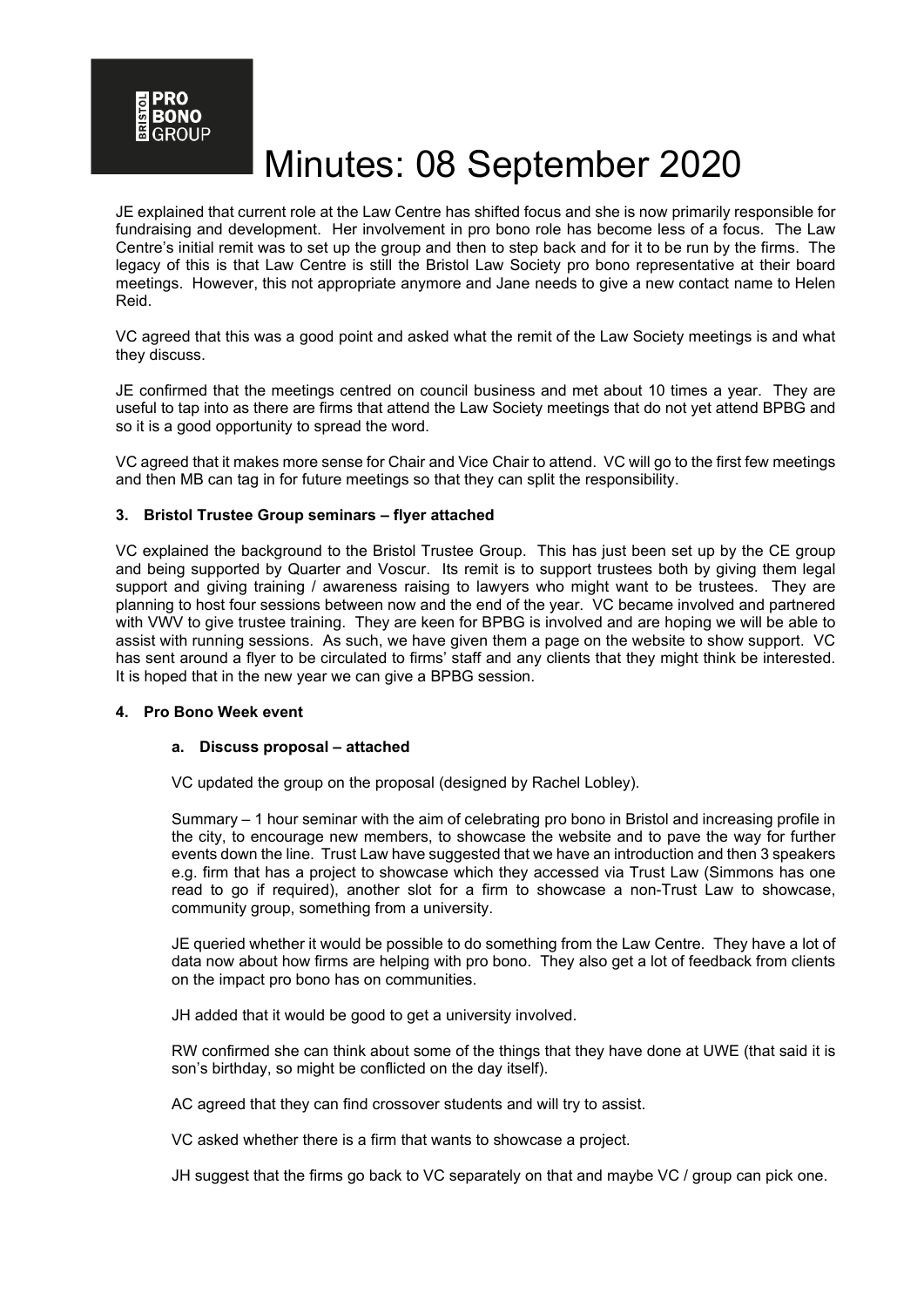### **b. Comms – mini animation?**

VC advised that she had been talking to the Simmons comms team and they have recently obtained the software to create mini animations. They have suggested using all the logos of the members of the group and then merging these into the BPBG logo. If there is appetite for this then would need permission to use the logos and become the BPBG logo to send out with the invite for the event.

The group agreed that this sounds fun and will send logos to VC to use.

#### **5. New members**

### **a. Current members on email distribution**

VC shared a list of the current members of the group.

### **b. Approval process?**

VC queried (as new chair) whether there was an approvals process for new members of the group.

JE confirmed that there is no formal process.

VC raised the location of those firms who are members. There is someone in Cheltenham who would be interested in joining as there is nothing in their area. Would the group be happy with this?

DS noted that if there is nothing in the area and a lot of the projects are being run remotely anyway, this would make sense.

JE noted that there are a lot of firms that are not in Bristol who volunteer for the Law Centre (throughout Gloucestershire) as things end up at the courts here.

The group agreed that this was a sensible approach and being based in Bristol was not a prerequisite to membership.

### **c. Disparity with CE Group members list: Clarke Willmott, Clyde & Co, DAS Legal, Foot Anstey, Gregg Latchams, Michelmores, University of Bristol**

VC noted that she has a relatively up-to-date list from CE group and will be reaching out to them and see why they are not with us and whether they group send someone along. She asked for the group's views on inviting in-house lawyers and smaller firms that might have the skillsets e.g. family, immigration?

The group agreed that we should be inclusive.

JE advised that in the initial stages she did invite smaller firms initially e.g. Barcan & Kirby, Watkins, but it was a question of resourcing issues.

VC advised that she has spoken to Helen Reid (Bristol Law Society) and she is very supportive of advertising our events, happy to circulate to firms who are not yet members to become them.

JH noted that in-house lawyers may be a bit more pressured to find pro bono activities and are likely to welcome being part of the group.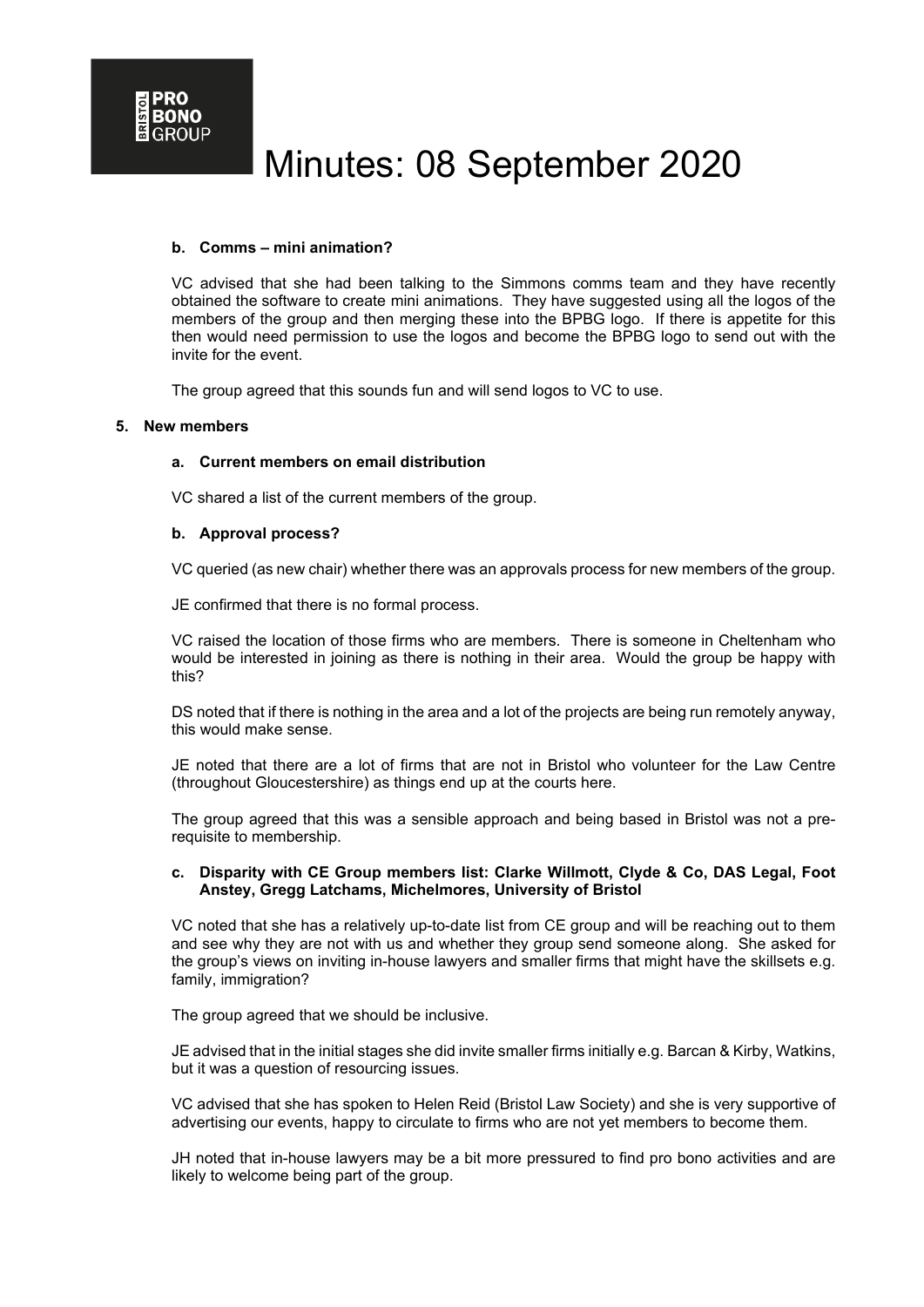JE suggested that another way of looking at it is that various in-house firms have been available to help with employment tribunal (ELIT) work and have volunteered for that.

VC the main question is how to reach out to them.

MB noted that hopefully the pro bono week event should also help with reaching out to other smaller firms.

JE advised that St John's and Guildhall chambers were also initially involved, and it would be worth reaching out to them to see.

### **d. New requests: LawWorks, Charles Russell Speechlys (Cheltenham), Evi Economou (Bristol Law Centre), Bristol Law Society, CAB**

See above.

# **e. Increase membership of smaller local firms / in-house lawyers / the bar?**

See above.

### **6. Regional pro bono groups: North, Birmingham**

VC reported to the group that she has been speaking to representative at DLA Piper who has set up a Northern pro bono group and she has also been in discussions with the Birmingham group. She has agreed that checking in with each other on a bi-annual basis would be useful so that we are more linked up nationally. It also gives us an opportunity to feed into the Collaborative Plan in London to have a voice in London.

DP asked if VC can circulate the details of the groups so that firms can check whether their colleagues in other offices are engaged.

# **7. Remit of CE Group / BPBG**

VC reported that she has had a chat with Peter Morris, Jon Manley and Helen Reid to find out more about the goals for the CE group. They have reassured VC that they were focussed on CE / fundraising and not legal pro bono, although there is some overlap (e.g. the Trustee Group). The lines of communication are now open between the groups. They discussed Bristol City Funds and the Asking Bristol – which both have a legal pro bono element but are currently more engaged with the CE group. VC reported that they have all agreed that they are happy to funnel those opportunities through BPBG. There does seem to be a bit of confusion in Bristol over whether the term "pro bono" is just legal advice or general commercial advice, but we are now working together.

JE queried whether they have they confirmed whether they have now appointed the Pro Bono Coordinator at Quartet.

VC confirmed that they have, and that VC has a call booked with them next week to discuss what their role is and what their plans are.

# **8. AOB**

JE gave an update on the current demand for legal advice. Inevitably employment advice is through the roof the Law Centre is struggling to cope with the demand already and is desperately trying to find funding for this. They are seeing a change in the cohort of people coming in – there are a lot more younger people (25 to 35) who have never thought they would seek advice before. This will be the same with homeless